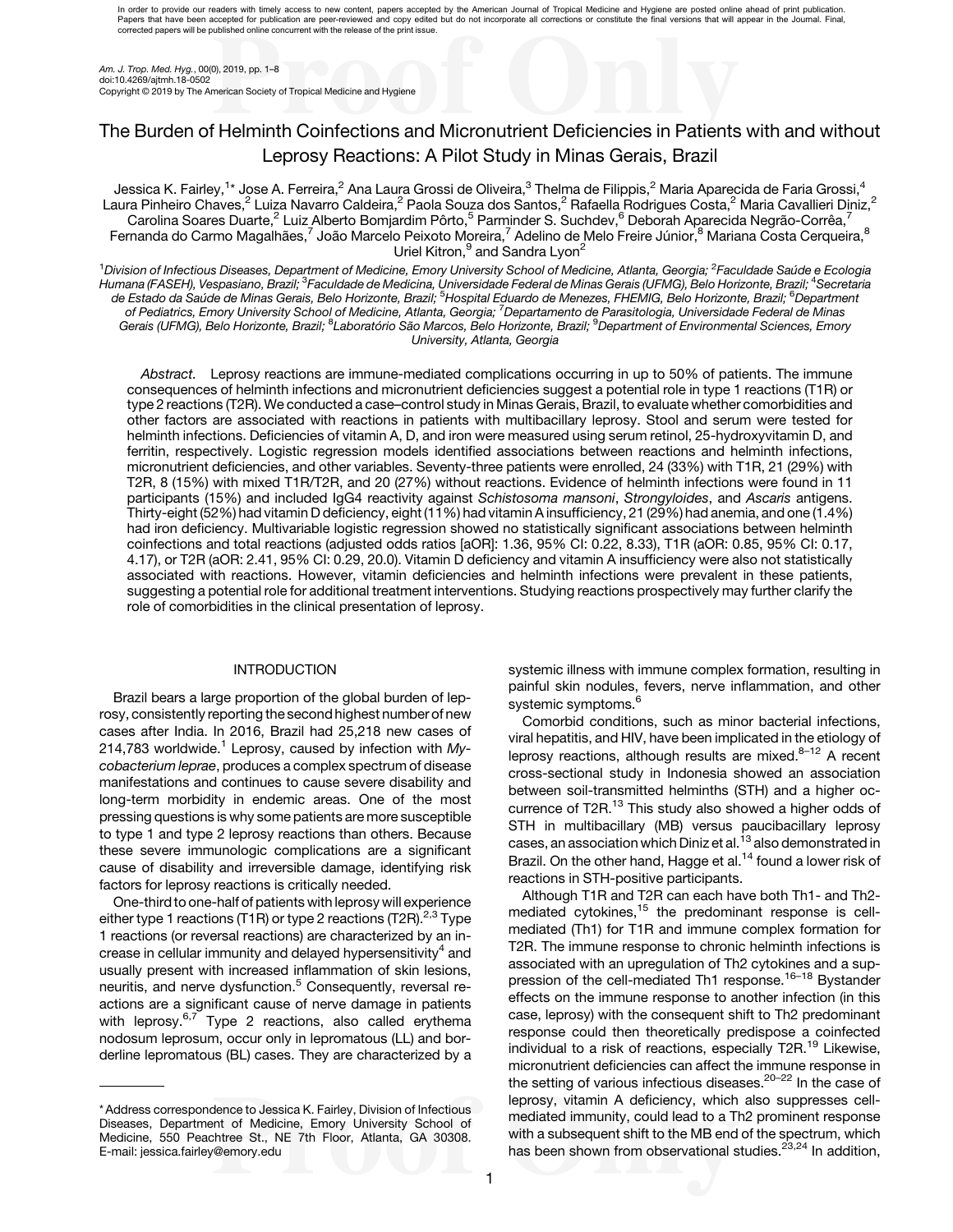Mandal et al.<sup>25</sup> showed lower vitamin D3 levels and vitamin D receptor (VDR) expression in those with T2R.

Given the immune consequences of comorbidities such as helminth infections and micronutrient deficiencies, we conducted a pilot epidemiologic study to identify associations between them and either T1R or T2R in patients with MB leprosy infection. Other risk factors, such as age, gender, race, and socioeconomic status, were also investigated.

### MATERIALS AND METHODS

Study site and population. This case-control study was conducted in Belo Horizonte, Brazil, at the Hospital Eduardo de Menezes, the regional public referral center for leprosy for the state of Minas Gerais (MG). The hospital is supported by funds from the Brazilian Ministry of Health and is one of the national reference centers within the Ministry's Leprosy Control Program. Minas Gerais is located inland in southeastern Brazil and is the second most populous state in the country with the fourth largest geographic area. Some regions in MG are endemic to both leprosy and Schistosoma mansoni infection as well as other helminths. $26-28$  $26-28$  The clinic serves patients from the metropolitan area of Belo Horizonte as well as from all over the state. Patients typically present with complex symptoms that local physicians may not feel comfortable managing.

Eligible study participants included patients with MB disease, defined by the WHO as leprosy presenting with five or more skin lesions.<sup>[4](#page-6-0)</sup> Cases were defined by the attending dermatologist as borderline tuberculoid (BT), borderline borderline (BB), BL, and LL,<sup>29</sup> consistent with the Ridley–Jopling classification system.<sup>[29](#page-6-0)</sup> Borderline tuberculoid cases were only included if they were considered MB by the diagnosing clinician. Type 1 reaction was defined as having evidence of inflamed skin lesions or neuritis without systemic symptoms and T2R was defined as having evidence of painful skin nodules (erythema nodosum) and any of the following symptoms: fevers, arthralgias, or neuritis. $4$  Those with mixed reactions had evidence of both reactions as defined by the clinician caring for the patient. Controls were defined as patients with MB disease who either never had a T1R or T2R, or were reaction free (and no reaction treatment) for 1 year or longer. Participants were recruited at any point in their leprosy treatment (newly diagnosed, on multidrug therapy (MDT), or completed MDT). Exclusion criteria for both cases and controls included pregnancy, age < 18 years, and paucibacillary disease. All patients on corticosteroid therapy were routinely given a regimen of ivermectin in case of Strongyloides infection per clinic protocol.

Data collection. Patients were recruited from July through December 2015 and asked to participate at a regularly scheduled clinic visit. Because patients had monthly clinic visits over the course of the study, most patients were eligible to participate. Written informed consent was obtained by Brazilian investigators. Height and weight were measured for each patient by trained investigators. Patients removed any jackets and shoes before weighing and if a participant was wearing jeans, this was documented, and 1 kg was subtracted. Body mass index (BMI) was then calculated for each patient. Questionnaires included basic demographic questions on race, occupation, socioeconomic status, place of residence (urban versus rural, district), and education. A detailed food consumption frequency questionnaire (FFQ) (validated for use in Brazil) was also administered to evaluate three food groups: 1) energy-supplying foods: carbohydrate and fats (cereals, sugars, roots, tubers, fats, and oils), 2) bodybuilding foods: proteins (milk, meat, poultry, eggs, fish, legumes, and groundnuts), and 3) repairing and maintenance foods: vitamins and minerals (vegetables and fruits). The results of the FFQ were evaluated according to the guidelines of the Food Guide for the Brazilian Population.<sup>[30](#page-6-0)</sup> Details from the medical record included the type of leprosy, the presence of nerve damage, presence of reaction and which type (Type 1, Type 2, or mixed), date of leprosy diagnosis and reaction (where applicable), and current medications.

Blood samples were taken by venipuncture to test for anemia (hemoglobin), inflammation (C-reactive protein [CRP]), and micronutrient deficiencies (Vitamin A, vitamin D, and iron). In addition, serum samples were used to evaluate the exposure to S. mansoni, Strongyloides stercoralis, and/or Ascaris lumbricoides by IgG4 ELISA assay. The participants selfcollected their stool samples at home on three consecutive days to identify any STH or S. mansoni infection.

Infection diagnosis. Infection of S. mansoni and STH was diagnosed by the Kato–Katz (K-K) and Hoffman–Pons–Janer (HPJ) methods of egg detection.<sup>[31](#page-7-0)</sup> The stool samples were collected and transported in cups containing 10% formaldehyde vapor (Coproseco<sup>®</sup>) that preserves stool samples for up to 30 days at room temperature. Kato–Katz is a gold standard method and involves the analysis of two slides from one fecal sample. Although MG is an endemic region for schistosomiasis, prevalence is on the decline and infections may present with low intensity. Therefore, the standard K-K method can underestimate the prevalence. Because of that, we used a variant of this technique to increase the test sensitivity. Instead of one fecal sample, three samples were collected in one cup, which were mixed and homogenized in the laboratory. Six slides from this mixture were prepared using the K-K technique and examined. The remainder of this pooled sample was processed by Hoffman–Pons–Janer method, based on a spontaneous sedimentation.<sup>[32](#page-7-0)</sup> The number of slides greatly increases the sensitivity of the method.[33](#page-7-0) The HPJ method is used in numerous laboratories because it is easier to perform, has low cost, and is effective to diagnose protozoans and helminths infections, including S. mansoni, which have heavy eggs.<sup>[34](#page-7-0)</sup> In our study, serological tests complemented the parasitological tests, as recommended by the Brazilian surveillance program in schistosomiasis in areas of low prevalence and lower intensity infections. Serologic evidence of previous S. mansoni, A. lumbricoides, and/or S. stercoralis infections was evaluated by ELISA assay, determining the IgG4 reactivity against S. mansoni–soluble adult worm antigens (SWAP), soluble antigens from tegument of A. lumbricoides adult worms (Al-teg), and soluble Strongyloides venezuelensis infective larvae antigens (L3-SV), respectively. Published data have shown that ELISA assay using IgG4 reactivity against soluble helminth antigens has been associated with chronic active infection.[35](#page-7-0)–[39](#page-7-0) Likewise, ELISA detecting IgG4 to soluble extract of S. venezuelensis infective larvae has been shown to accurately diagnose human strongyloidiasis.[39](#page-7-0) Briefly, 96-well plates (Nunc-Maxisorb Nagle Nunc International, Rochester, NY) were sensitized overnight with 10 μg/mL of SWAP or Al-teg or L3-SV antigens in 0.1 M carbonate–bicarbonate buffer (pH 9.5) and blocked with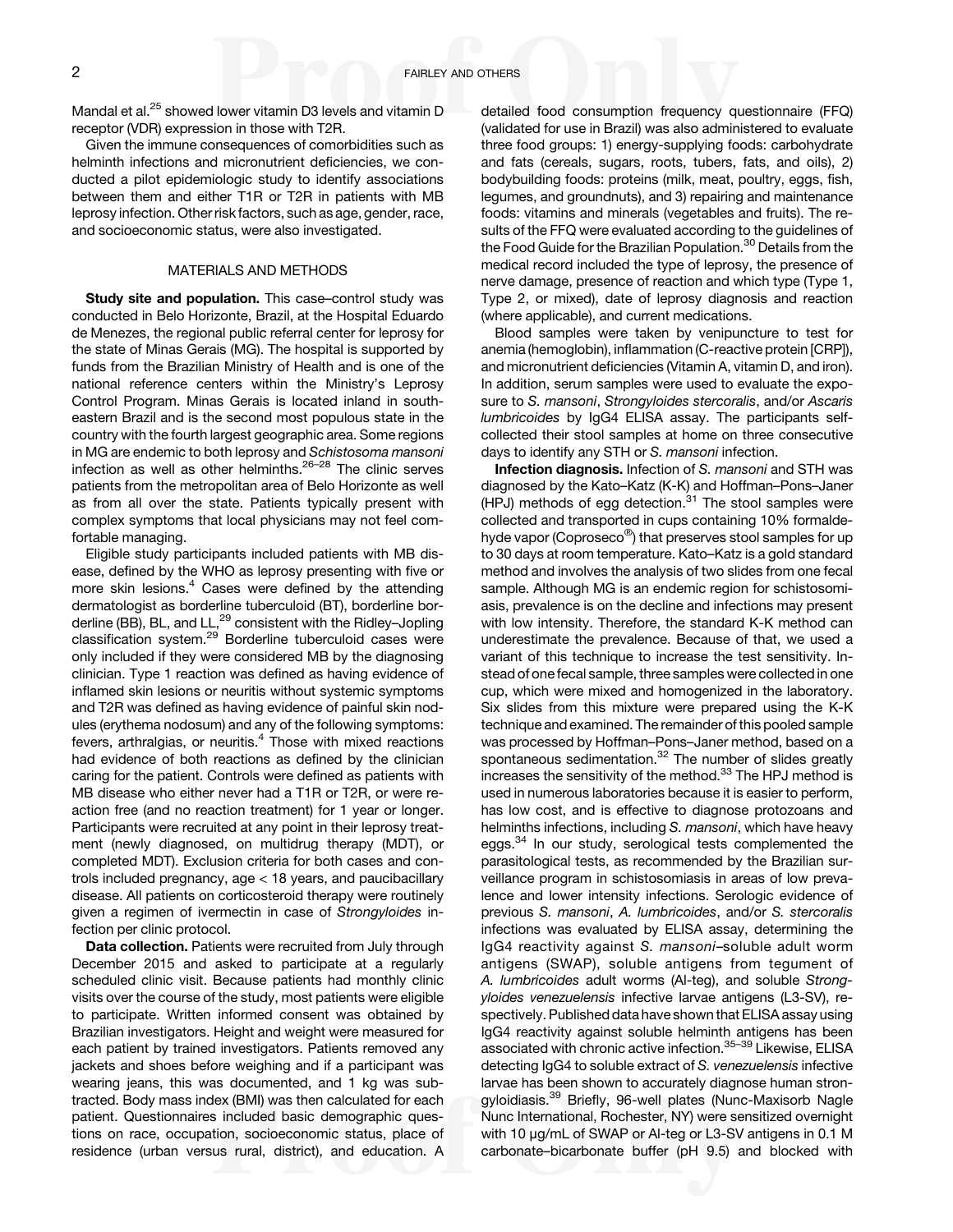phosphate buffer (PBS) containing 1% bovine serum albumin (BSA, Sigma). Serum samples of the participants were diluted 1:100 in PBS containing 0.1% BSA and tested in duplicate. Bound antibody was detected by biotin-conjugated mouse antihuman IgG 4 (Sigma) followed by streptavidin–alkaline phosphatase. The threshold reactivity was determined by the absorbance average plus four SDs obtained from serum samples of six healthy volunteers who had been exhaustively tested for helminth infection by parasitological and/or molecular tests. We did not use a specific scotch tape test to recover Enterobius infections as these are not common in adults.

Nutritional testing and inflammation correction. Anemia is defined as a condition where the level of hemoglobin is < 12 g/dL for women and < 13 g/dL for men as per the WHO guidelines.[40](#page-7-0) Concentrations of 25-hydroxyvitamin D, ferritin, and retinol were measured to identify deficiencies in vitamin D, iron, and vitamin A, respectively. C-reactive protein was measured to account for inflammation, given the effects of inflammation on retinol and ferritin, which are themselves acute phase proteins; ferritin concentrations increase with increasing CRP concentrations, whereas retinol concentra-tions decrease with increasing CRP concentrations.<sup>[41,42](#page-7-0)</sup> A regression correction for inflammation was employed using a recently published approach that accounts for the effects of CRP on ferritin, as described elsewhere.<sup>[41](#page-7-0),[43](#page-7-0)</sup> For ferritin and CRP, the Pearson correlation coefficient was 0.12 ( $P = 0.30$ ); however, for retinol and CRP, the coefficient was -0.09  $(P = 0.43)$ . Although only weakly correlated, we still corrected the ferritin for CRP, given the high degree of inflammation present in the sample, but we did not correct in the cases of retinol because it was even weaker and it is generally not recommended to correct retinol for inflammation in adults.<sup>44</sup> Vitamin D deficiency was defined as 25-hydroxyvitamin D < 20 ng/dL. Vitamin A insufficiency was defined as a retinol level < 0.3 mg/dL and vitamin A deficiency as retinol < 0.2 mg/dL according to accepted guidelines.<sup>[41](#page-7-0)</sup> Iron deficiency was defined as inflammation-adjusted ferritin  $<$  15 ng/ mL.<sup>[41](#page-7-0)</sup> An elevated CRP for this group was reported as greater than the lowest quintile of values for these participants (6 mg/mL). $41$ 

Statistical analysis. Few published data on leprosyhelminth coinfections limited the calculation of a sample size; however, an estimated helminth prevalence of 10% in controls and an odds ratio of six at a power of 80% and a confidence level of 95% would require a sample size of 66. All statistical analyses were performed in SAS version 9.4 (Cary, NC). Descriptive statistics and univariate analyses were performed with the main study variables and presence of reaction (either T1R or T2R) using chi-square, fisher's exact test, or t-test where appropriate. For the multivariate analyses, all reactions were first analyzed together and then T1R and T2R were separated to look for associations with helminth infection as the main exposure, and vitamin A insufficiency and vitamin D deficiency as secondary exposures. Iron deficiency was very rare, so was not included in the model. Other variables included age (continuous variable), gender, clinical type of leprosy (borderline versus LL), BMI (continuous variable), socioeconomic status based on monthly income (dichotomized for the logistic regression), race, presence of anemia, and smoking status. We did not have initial bacillary index (BI) at the time of diagnosis of leprosy and/or reaction for many patients; therefore, BI was not included in the model. For monthly income, two groups were considered in the logistic regression—those in the lowest category of income  $\left($  < 1  $\times$ minimum wage) and those above this mark. For the T1R analyses, we compared cases with T1R to select controls. One model included controls which with either no reaction or those with T2R. A second model excluded T2R from the controls. Likewise, for T2R analyses, we compared cases with T2R to controls with either no reaction or T1R. In a second model, T1R cases were excluded. Because T1R and T2R are two different disease processes, we felt that it was appropriate to have models that included the other reaction as a control. Mixed infections were excluded for the individual T1R and T2R analyses. Model diagnostics included testing of collinearity and interaction, as well as an assessment of confounding using the change in estimates approach. Variables were sequentially dropped with this approach. A  $P$ -value of  $<$  0.05 was determined to be significant. Adjusted odds ratios (aOR) and 95% CIs were calculated through multivariate logistic regression. Unadjusted OR for each variable in the final models were also calculated using chi-square or fisher's exact test where appropriate. All analyses were carried out using SAS v9.4 and OpenEpi v3.03a.

Ethics, consent, and permissions. Ethical approval was obtained from the Institutional Review Boards of Emory University and Faculdade da Saúde e Ecologia Humana. In addition, ethical approval was also granted by the Institutional Review Board at Hospital Eduardo de Menezes. Signed, informed consent was obtained for all study participants.

# RESULTS

Participant characteristics. Over the 6-month study period, 53 patients with active leprosy reactions and 20 patients without reactions were recruited. Demographic and clinical variables of the study participants are described in [Table 1](#page-3-0). Among those with reaction, 24 (45.3%) had T1R, 21 (39.6%) had T2R, and eight (15.1%) had a mixed reaction of both types. Three of those without active reactions had had a reaction treated more than a year prior but had been asymptomatic off treatment for at least a year. The mean age among all study participants was 51.3 years (SD 14.4) and 53 (72.6%) were male. Most of the patients with reaction (68.4%) were first diagnosed after multidrug (MDT) treatment was completed (information available for 35 patients). Among the demographic and clinical study variables, only the clinical type of leprosy was statistically different among those with and without reactions on univariate analyses ([Tables 1](#page-3-0) and [2](#page-4-0)). The distribution of the clinical type of leprosy showed a higher percentage of LL disease in those with reaction and a higher percentage of BT disease in those without reactions ([Table 1](#page-3-0)). Results from the stool and serum testing are outlined in [Table 2](#page-4-0). Of the 43 stool samples returned for analysis, only one was found to have a helminth infection and was identified as hookworm. We were unable to draw blood on one participant; therefore, 72 patients had blood drawn for micronutrients, helminth serology, complete blood counts, and CRPs. Serologic evidence of helminth infection was present in 11 of 72 (15.3%) [\(Table 2](#page-4-0)). Anemia was present in 21 participants (28.8%). About two-thirds of the patients ( $n = 45$ ) were on corticosteroid therapy at the time of enrollment.

Micronutrient testing revealed a high burden of vitamin D deficiency ( $n = 38, 52.1\%$ ) and an 11.0% prevalence of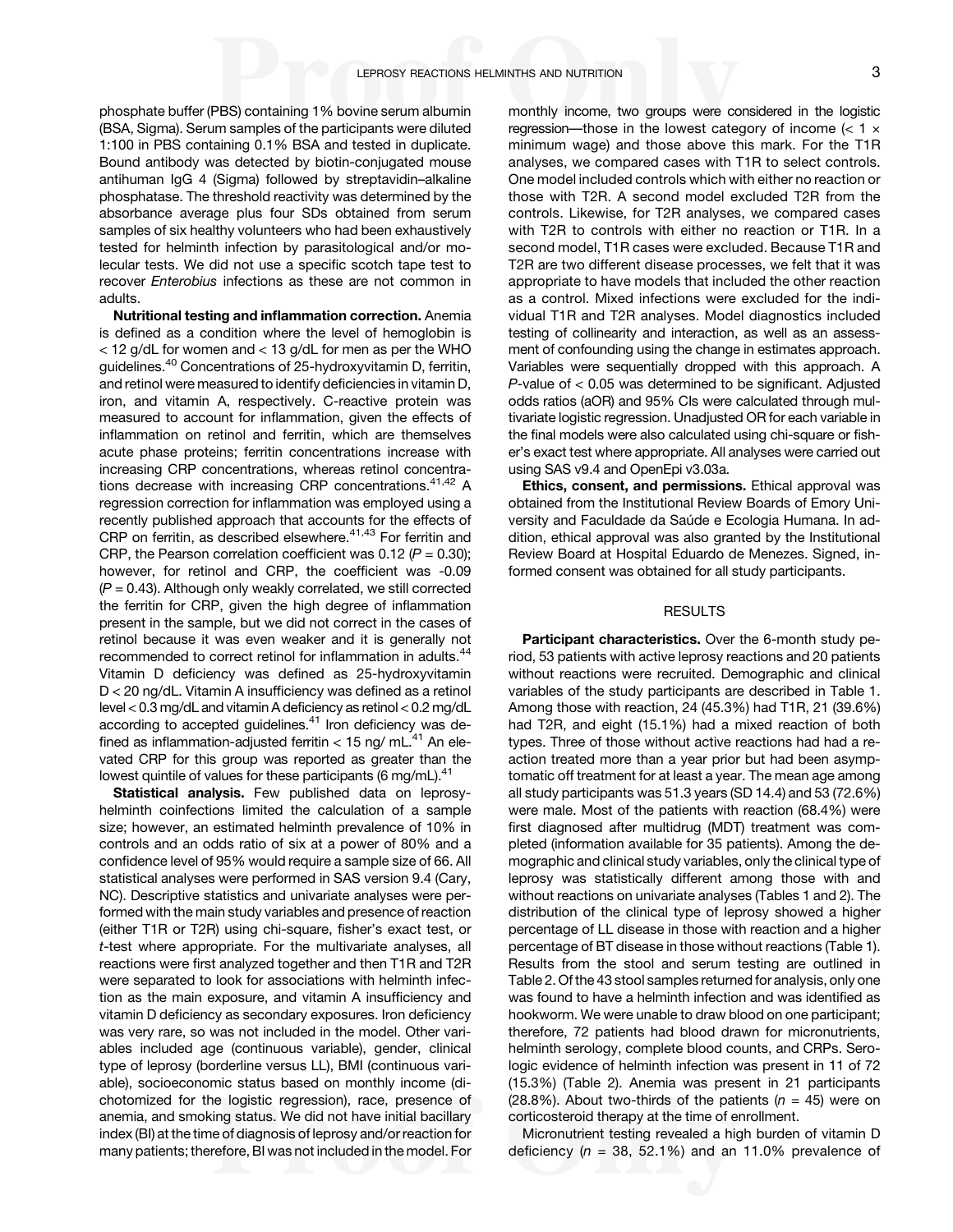|--|--|

Main demographic variables of patients with either type of active reaction and those without reaction

<span id="page-3-0"></span>

| Variable                                       | Reaction ( $n = 53$ ) | No reaction $(n = 20)$ | Total ( $n = 73$ ) | $P$ -value |
|------------------------------------------------|-----------------------|------------------------|--------------------|------------|
| Age (years), mean (SD)<br>Gender, <i>n</i> (%) | 50.2 (14.3)           | 54.1 (14.2)            | 51.2(14.4)         | 0.33       |
| Male                                           | 41 (77.4)             | 12 (60.0)              | 53 (72.6)          | 0.14       |
| Type of reaction, $n$ (%)                      |                       |                        |                    |            |
| Type 1                                         | 24 (45.3)             | N/A                    | N/A                | N/A        |
| Type 2                                         | 21 (39.6)             |                        |                    |            |
| Mixed                                          | 8(15.1)               |                        |                    |            |
| Clinical HD, n (%)                             |                       |                        |                    |            |
| Borderline tuberculoid ( $\geq$ 5 lesions)     | 5(9.4)                | 5(25.0)                | 10(13.7)           | 0.02       |
| Borderline borderline                          | 13 (24.5)             | 9(45.0)                | 22(30.1)           |            |
| Borderline lepromatous                         | 3(5.7)                | 2(10.0)                | 5(6.9)             |            |
| Lepromatous                                    | 32 (60.4)             | 4(20.0)                | 36 (49.3)          |            |
| $BI^*$                                         |                       |                        |                    |            |
| 1st recorded: mean, SD                         | 2.8(1.8)              | 2.0(1.4)               | 2.62(1.7)          | 0.10       |
| $BI \ge 4, n (%)$                              | 16 (32.7)             | 3(18.8)                | 19 (29.3)          | 0.36       |
| Race, $n$ (%) $(n = 72)$                       |                       |                        |                    |            |
| African descent                                | 20 (37.8)             | 9(45.0)                | 29 (39.7)          | 0.57       |
| White                                          | 15(28.3)              | 3(15.0)                | 18(24.7)           |            |
| Mixed                                          | 16 (30.2)             | 8(40.0)                | 24 (32.9)          |            |
| Refused                                        | 1(1.9)                | 0                      | 1(1.4)             |            |
| Unknown                                        | 1(1.9)                | -                      | 1(1.4)             |            |
| Residence, n (%)                               |                       |                        |                    |            |
| Urban                                          | 40 (75.5)             | 15 (75.0)              | 55 (75.3)          | 0.97       |
| Rural                                          | 13 (24.5)             | 5(25.0)                | 18 (24.7)          |            |
| Monthly income, $\uparrow$ n (%)               |                       |                        |                    |            |
| < 1                                            | 13 (24.5)             | 7(35.0)                | 20 (27.4)          | 0.65       |
| 1 to 3                                         | 35 (66.0)             | 11 (55.0)              | 46 (63.0)          |            |
| $3$ to $5$                                     | 5(9.4)                | 2(10.0)                | 7(9.6)             |            |
| > 5                                            | $\Omega$              | 0                      | $\Omega$           |            |
| Body mass index, kg/m <sup>2</sup> mean (SD)   | 26.2 (4.0)            | 24.9 (4.4)             | 25.8(4.1)          | 0.29       |
| Smoking, n (%)<br>Yes                          |                       | 4(20.0)                |                    |            |
| Education, $n$ (%)                             | 16 (30.8)             |                        | 20 (28)            | 0.56       |
| None                                           | 3(5.8)                | 2(10)                  | 5(6.9)             | 0.76       |
| Primary                                        | 41 (76.9)             | 14 (70.0)              | 55 (75.3)          |            |
| Secondary                                      | 7(13.5)               | 3(15.0)                | 10(13.7)           |            |
| Beyond                                         | 2(3.9)                | $\Omega$               | 2(2.7)             |            |
| Unknown                                        |                       | $1(5.0\%)$             | 1(1.4)             |            |
| Disability grade, $n$ (%)                      |                       |                        |                    |            |
| 0                                              | 17(32.1)              | 8(40.0)                | 25 (34.3)          | 0.80       |
| 1                                              | 14 (26.4)             | 5(25.0)                | 19 (26.0)          |            |
| $\overline{2}$                                 | 22(41.5)              | 7(35.0)                | 29 (39.7)          |            |
| Active corticosteroid use, § n (%)             | 36 (73.5)             | 9(47.4)                | 45 (66.2)          | 0.04       |
| Stage of treatment when diagnosed              |                       |                        |                    |            |
| without reaction, $\parallel$ n (%)            |                       |                        |                    |            |
| Within first 6 months                          | 7(20.0)               | N/A                    | N/A                |            |
| Second 6 months                                | 4(11.4)               |                        |                    |            |
| After multidrug therapy completion             | 24 (68.6)             |                        |                    |            |

BI = Bacillary index. P-values describing differences were determined from t-test, chi-square, or Fisher's exact test where appropriate, and considered significant if < 0.05. Information missing for 28 participants.

† Definition: categories of monthly income determined by Brazilian minimum wage, with < 1 being below minimum wage and > 5 more than five times the minimum wage.

‡ Used for neuropathic symptoms in the absence of reactions. § Information missing for five participants.

 $\parallel$  Information missing for 15 participants.

vitamin A insufficiency  $(n = 8)$ . There were only three cases of vitamin A deficiency, all in patients with reactions. Only one patient had iron deficiency ([Table 2](#page-4-0)). Inflammation was common with 92% of participants having an elevated CRP [\(Table 2](#page-4-0)). The results of the FFQ showed that protein- and carbohydrate-containing foods were the most commonly consumed, eaten by 100% of the patients. Fruit was consumed by 72.1% and vegetables by 80.3%.

Results of the multivariate analysis. All reactions. The first model grouped all reactions together and compared them with controls. Variables remaining in the model are shown in [Table 3](#page-4-0). Age, gender, anemia, smoking status, race, socioeconomic status, and BMI dropped out of all the models. Vitamin A insufficiency was retained in all models because of the hypothesized immune consequences of low vitamin A levels. Helminths (aOR: 1.36, 95% CI: 0.22, 8.33) and vitamin A (aOR: 2.88, 95% CI: 0.28, 29.84) were not found to be associated with reactions, but borderline leprosy was found to be associated with less reaction (aOR: 0.17, 95% CI: 0.05, 0.58).

Type 1 reaction. Variables that remained after model diagnostics are found in [Table 4](#page-4-0). The odds ratio of those with T1R having a helminth infection was not statistically significant at 0.85 (95% CI: 0.17, 4.17). Likewise, neither vitamin A insufficiency (aOR: 3.76, 95% CI: 0.53, 26.57) nor vitamin D deficiency (dropped from the model) was statistically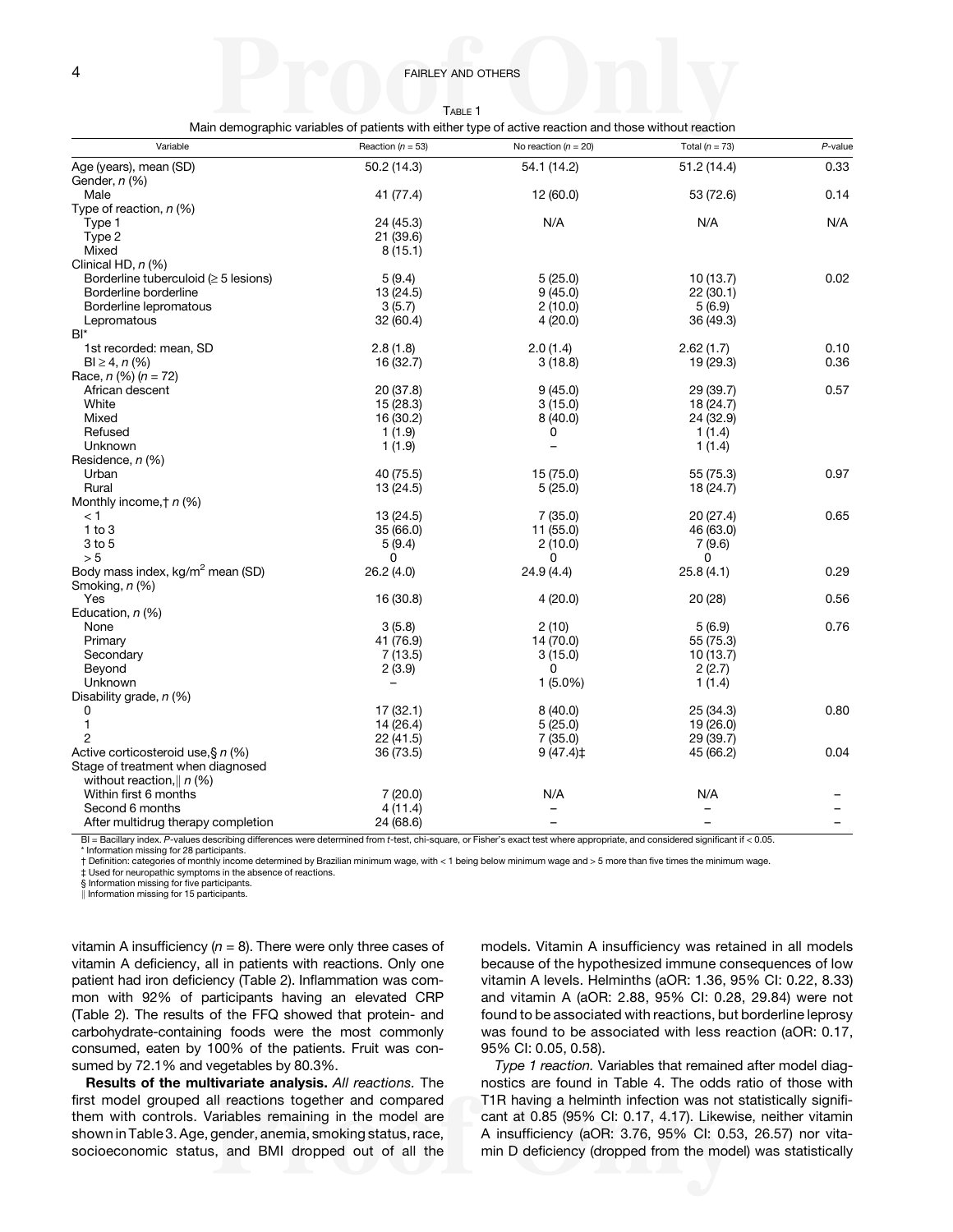<span id="page-4-0"></span>

| Variable                                                                                                | Reaction                        | No reaction | Total         | $P$ -value |
|---------------------------------------------------------------------------------------------------------|---------------------------------|-------------|---------------|------------|
| Hemoglobin (g/dL), mean (SD)                                                                            | 14.0(2.0)                       | 14.2(2.0)   | 14.0 (2.0)    | 0.75       |
| Presence of anemia, n (%)                                                                               | 17 (32.8)                       | 4 (20.0)    | 21(28.8)      | 0.31       |
| Stool positive for helminth                                                                             |                                 |             |               |            |
| Infection, $n$ (%) ( $n = 43$ )                                                                         | $1(3.0)$ (hookworm)             | 0           | 1(2.3)        | 0.77       |
| IgG4 reactivity against helminth<br>antigens                                                            |                                 |             |               |            |
| Schistosoma (soluble adult worm<br>antigen), $n$ $%$                                                    | 4(7.7)                          | 1(5.0)      | 5(6.9)        | ND.        |
| Strongyloides, n (%)                                                                                    | 2(3.8)                          | 1(5.0)      | 3(4.7)        | ND.        |
| Ascaris, n (%)                                                                                          | 5(9.4)                          | 0           | 5(6.9)        | ND.        |
| Any evidence of                                                                                         |                                 |             |               |            |
| Helminth infection*, $n$ (%)                                                                            | 9(17.0)                         | 2(10.0)     | 11(15.3)      | 0.44       |
| Self-reported history of any parasitic<br>infection, $n$ (%)                                            | 13 (25.0)                       | 2(10.0)     | 15 (20.8)     | 0.21       |
| Vitamin D deficiency, n (%)                                                                             | 27 (50.9)                       | 11(55.0)    | 38(52.1)      | 0.48       |
| Vitamin A insufficiency, n (%)                                                                          | 7(13.2)                         | 1(5.0)      | 8(11.0)       | 0.30       |
| Vitamin A deficiency, n (%)                                                                             | 3(5.7)                          | 0           | 3(4.1)        | 0.27       |
| Inflammation-corrected Ferritin, ng/mL,<br>mean (SD)                                                    | 128.3                           | 168.5       | 139.3 (109.1) | 0.16       |
| Iron deficiency, n (%)                                                                                  | 1(1.9)                          | 0           | 1(1.4)        | 0.54       |
| CRP, mg/L, mean (SD)                                                                                    | 26.4 (32.4)                     | 14.1(10.1)  | 23.1 (28.6)   | 0.10       |
| $CRP > 6$ mg/L, n $(\%)$<br>$ODD$ , $O$ and $H$ and $H$ and $O$ and $H$ and $H$ and $H$ and $H$ and $H$ | 50 (94.3)<br><b>EXAMINATION</b> | 17 (85.0)   | 67 (91.7)     | 0.19       |

| ы |  |
|---|--|
|---|--|

Clinical laboratory results among those with reactions and those without reactions

 $\mathsf{CRP}$  = C-reactive protein. P-values describing differences were determined by t-test, chi-square, or Fisher's exact test where appropriate, and considered significant if < 0.05. Serum samples had a total sample size of 72 (52 with reaction and 20 without reaction) and stool samples had a total sample size of 43 (33 with reaction and 10 without reaction).

\* Either stool positive for ova and parasite or serologic evidence.

associated with T1R. A history of borderline disease was significantly associated with T1R, with an aOR of 3.17 (95% CI: 1.06, 9.51). When the model was repeated using only those without reactions as controls, there were still no statistically significant associations with helminth infection or vitamin A insufficiency and T1R (Table 4).

Type 2 reactions. Helminth infection and T2R were not associated on multivariate analysis with an aOR of 2.41 (95% CI: 0.29, 20.0). Neither vitamin D deficiency (dropped from final model) nor vitamin A insufficiency (aOR: 0.35, 95% CI: 0.02, 6.32) was associated with T2R ([Table 5\)](#page-5-0). Again, the type of leprosy was found to be significantly associated with T2R, with borderline disease much less likely in those with T2R (aOR: 0.02, 95% CI: 0.002, 0.15). When the model was repeated excluding T1R from the controls, the results were very similar and also showed no statistically significant associations with helminth infection or vitamin A insufficiency and T2R [\(Table 5\)](#page-5-0).

## **DISCUSSION**

This pilot case–control study provides a picture of the demographic and clinical characteristics of 73 patients with and without reactions in a leprosy referral clinic in MG, Brazil. The burden of helminth coinfection, vitamin A insufficiency, and vitamin D deficiency in MB leprosy has rarely been described.

#### TABLE 3

Model 1: Multivariate logistic regression model with any reaction (type 1, 2, or mixed) as the outcome and helminth infection as the exposure, with crude and aOR

| MODEL <sub>1</sub>                                     | Crude OR             | 95% CI                                  | <b>AOR</b>           | 95% CI                                  |
|--------------------------------------------------------|----------------------|-----------------------------------------|----------------------|-----------------------------------------|
| Helminth*<br>Vit A insufficiency<br>Borderline disease | 1.88<br>2.89<br>0.16 | 0.37, 9.60<br>0.33, 25.13<br>0.05, 0.56 | 1.36<br>2.88<br>0.17 | 0.22, 8.33<br>0.28, 29.84<br>0.05, 0.58 |

 $OR = odds$  ratio. Values in bold represent significant results with a P-value  $< 0.05$ . Defined as either a positive result on stool ova and parasite examination or serology for Schistosoma, Strongyloides, or Ascaris infections.

Vitamin D deficiency was common in our study, with more than 50% of participants affected even with using the lower limit of accepted values for 25(OH)D.<sup>[45,46](#page-7-0)</sup> In prior studies, vitamin D deficiency has been associated with both MB disease and reactions, possibly because of the prominent role of VDR in the pathogenesis of leprosy.[25,](#page-6-0)[47](#page-7-0) Vitamin A insufficiency was more common than vitamin A deficiency and was present in 11% of study participants. Although there were no associations between reactions and these deficiencies in this pilot study, the prevalence of these vitamin deficiencies call for larger studies comparing patients with leprosy with healthy controls, as vitamin supplementation could be a straightforward adjunctive treatment for both leprosy and associated reactions.<sup>[20](#page-6-0),[24](#page-6-0)</sup> It is also possible that M. leprae infection itself could be affecting the levels of these micronutrients, through increased losses in the urine, increased utilization, or impaired absorption.

We also found a 15% prevalence of active or recent helminth infection through measurements of IgG4 to Strongyloides, Schistosoma, and Ascaris, which is much higher than the most recently reported prevalence of helminths (< 2%) in urban areas of this state.<sup>[26](#page-6-0)</sup> With more focus on the potential

#### $T_{\text{ARI}}$   $\in$  4

Model 2: Multivariate logistic regression model with T1R as the outcome and helminth infection as the exposure

| MODEL 2<br>95% CI<br>aOR+<br>aOR‡                                                                                                                    |  |  |                                        |
|------------------------------------------------------------------------------------------------------------------------------------------------------|--|--|----------------------------------------|
|                                                                                                                                                      |  |  | 95% CI                                 |
| Helminth*<br>0.17, 4.17<br>1.44<br>0.85<br>Vitamin A insufficiency<br>3.57<br>0.53, 26.57<br>3.76<br>Borderline disease<br>1.06.9.51<br>0.57<br>3.46 |  |  | 0.21.9.78<br>0.34, 37.44<br>0.14, 2.38 |

 $aOR =$  adjusted odds ratios;  $T1R =$  type 1 reaction;  $T2R =$  type 2 reactions. Values in bold represent significant results with aP-value < 0.05. Mixed reactions were not included. T2R are included as controls in the first column results and excluded as controls in the second column resultsBolded results represent significant results with aP-value < 0.05. Mixed reactions were not included.

\* Defined as either a positive result on stool ova and parasite examination or serology for Schistosoma, Strongyloides, or Ascaris infections.

† Control group is those without T1R (includes those with no reaction or those with T2R). ‡ Control group is those without any reaction.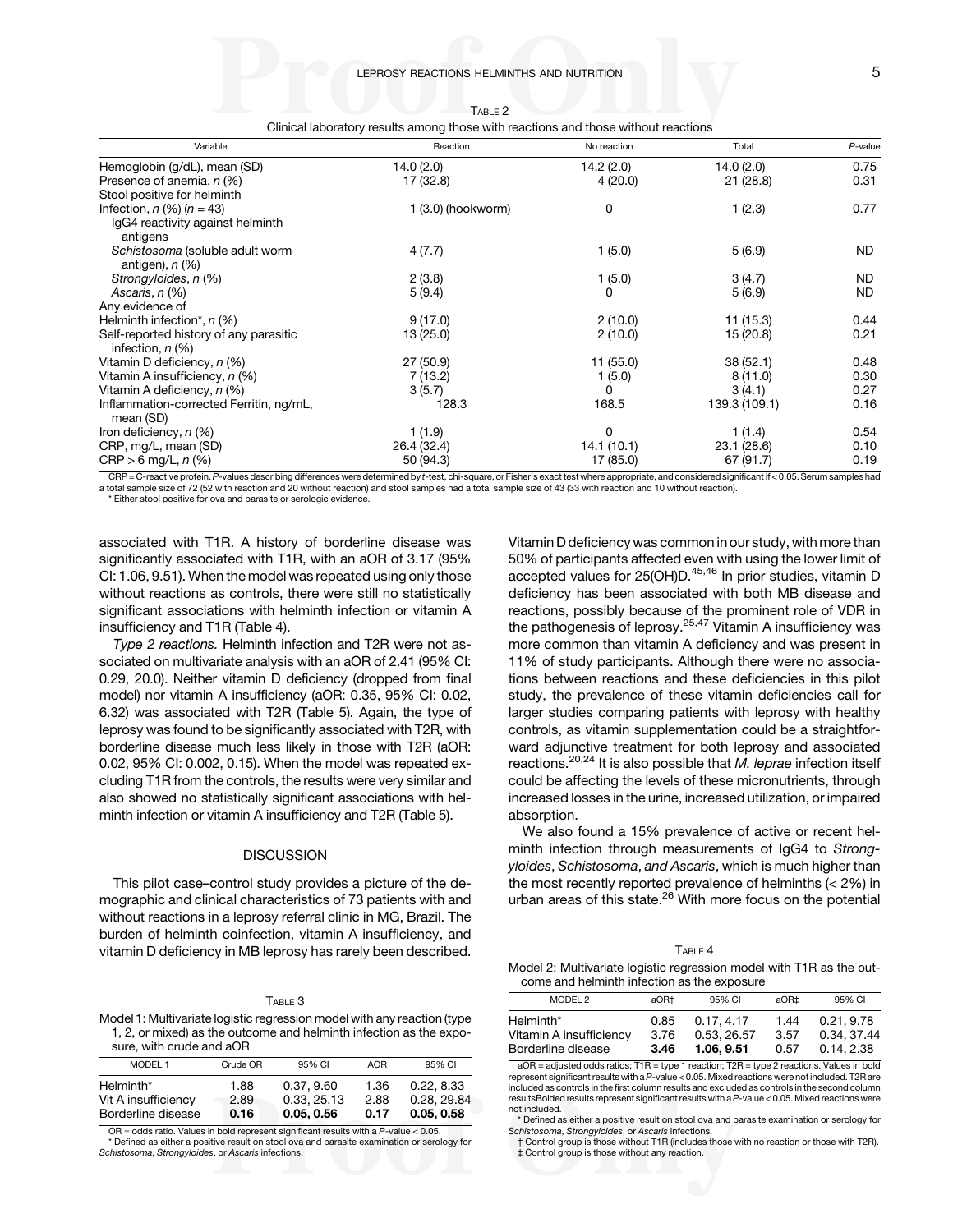<span id="page-5-0"></span>TABLE 5 Model 3: Multivariate logistic regression model with T2R as the outcome and helminth infection as the exposure

| MODEL <sub>3</sub>                                    | aOR+                 | 95% CI                                | aOR±         | 95% CI                                           |
|-------------------------------------------------------|----------------------|---------------------------------------|--------------|--------------------------------------------------|
| Helminth*<br>Vitamin A insufficiency<br>Borderline dx | 2.41<br>0.35<br>0.02 | 0.29.20.0<br>0.02, 6.32<br>0.002.0.15 | 1.24<br>0.01 | 3.16 0.14, 70.67<br>0.003, 561.76<br>0.001, 0.13 |

aOR = adjusted odds ratios; T2R = type 2 reactions. Values in bold represent significant results with P-value < 0.05. Mixed reactions were not included. Type 1 reaction are included as controls in the first column results and excluded as controls in the second column results Defined as either a positive result on stool ova and parasite examination or serology for

Schistosoma, Strongyloides, or Ascaris infections.

† Control group is those without T2R. ‡ Control group is those without reaction.

role of various coinfections, such as HIV, viral hepatitides, and bacterial infections in leprosy reactions, this higher prevalence of helminth infection in this patient population requires further attention.<sup>10-12</sup> Although the underlying immune mechanisms of leprosy reactions are complex, T1R are generally associated with a robust cell-mediated immune response and T2R are associated with immune complex formation and more of a humoral immune response and may have both Th1 and Th2 cytokines.<sup>5,[23](#page-6-0)</sup> As both vitamin A deficiency and helminth infections are associated with suppression of the Th1 immune response, theoretically, a higher risk of T2R and possibly lower risk of T1R could be hypothesized. This fits with the results of Oktaria et al., $13$  who found an increased risk of T2R in helminth-positive patients in Indonesia. Another study (Hagge et al.) investigated helminth coinfection and reactions in Nepal. Although they found an inverse relationship with leprosy reactions and STH coinfection, they grouped T1R and T2R together in their analyses, and overall, there was a much higher prevalence of T1R in their sample (only 13 of 69 reaction-positive patients had T2R).<sup>[15](#page-6-0)</sup> Therefore, their results could be interpreted in the context of an overall prominent T1R, which would make sense given the suppression of a cellmediated response with chronic helminths. It is also not clear whether prior mass treatment for STH (and hence being negative at the time of evaluation) may have influenced these results. Their conclusion that all leprosy reactions are associated with treatment of an STH is not necessarily supported by their data, especially with the lack of immunological assays to explain their hypothesis.<sup>[15](#page-6-0)</sup> In addition, although Diniz et al.,<sup>[14](#page-6-0)</sup> an older study in Brazil on STH-leprosy coinfections, did not analyze leprosy reactions, they found that STH-leprosy coinfected patients were more likely to have MB infection. Associated cytokine analyses showed a stronger Th2 response in these coinfections.<sup>[14](#page-6-0)</sup> Therefore, although our study did not show the expected association between T2R and helminths, the shift to the Th2 immune response seen in the Diniz study deserves further investigation in both the context of leprosy reactions and the clinical presentation of leprosy.

Whereas Oktaria et al. used similar techniques to our study for helminth diagnosis (KK and formalin–ether), Hagge et al. used a different method to diagnose helminths (PCR-based), which may limit the comparability of these studies. Therefore, because the onset of reaction could have happened months to even years prior, serological tests have the advantage of measuring overall past exposure to infection, which may have set the groundwork for a shift in an immune response, even if active infection was not detected at the time of evaluation. Given the co-endemicity in many areas of the world as well as

the strong immune response of schistosomiasis,  $16,48$  $16,48$  $16,48$  this is an important topic of future studies.

In addition, a striking finding was the amount of inflammation in the study patients, with 92% of participants having elevated CRP, especially given the fact that 44 (62%) participants were taking corticosteroids at the time of the study. Type 2 reaction has been associated with high CRP levels.[49](#page-7-0) However, higher median levels of CRP have been seen in non-reactional states as well.<sup>50</sup> Longitudinal studies of CRP with additional inflammatory markers could help elucidate associations and possibly uncover ways to mitigate this strong inflammatory response. Consistent with prior studies, our analyses showed borderline disease (BT, BB, and BL) to be a risk factor for T1R and our T2R analyses demonstrated LL disease to be associated with a higher likelihood of T2R.<sup>[12](#page-6-0)</sup> Other variables such as age and gender were not associated with either type of reaction in our study. Prior studies provided mixed results for these variables without a clear predilection according to gender or age-group.[51](#page-7-0)–[54](#page-7-0)

Limitations of this study include the small sample size and uneven distribution of overall cases of reactions (T1R and T2R) and controls. Because the dermatology clinic at the Hospital Eduardo de Menezes is a leprosy referral center for the state of MG and because reactions are often the most difficult complication to control, it makes sense that there would be a high number of cases with reactions referred to this clinic. Dividing the analysis between T1R and T2Rs gave a better distribution of cases and controls and made it possible to evaluate these individually; however, the low numbers still limit interpretation of findings. It is also possible that we underestimated the helminth infections in this population because only 43 (59%) patients returned their stool studies. Using serologic tools helped to mitigate this issue, although, and actually gave a better overall sense of a patient's exposure and infection history with helminths. In addition, the use of corticosteroids in some of the patients could have lowered the sensitivity of the antibody tests, although we did not find a significant difference between the prevalence of positive helminth serology between those taking prednisone or not (results are not shown).

Other important points to take away from this study include the fact that many of the patients in the case–control study were diagnosed with or still symptomatic with reactions after they had finished MDT, demonstrating the often-long period of time that patients can suffer from complications. Grade 1 or 2 nerve disability was found in most of these patients ([Table 1\)](#page-3-0), whether with reactions or not, again pointing to the long-term sequelae and the need for better diagnostics, case finding, and management of complications. This study also shows the complex nature of leprosy reactions and difficulties elucidating risk factors.

In summary, comorbid conditions of poverty, such as undernutrition and helminth coinfections, are prevalent in patients with leprosy and hypothesized underlying mechanisms of disease and immune responses may affect the predilection for leprosy reactions. Vitamin D deficiency could be a significant factor in the morbidity of leprosy, given the high prevalence found in our study and with the known role of VDR genes in the predilection for MB versus PB. Given the limitations of this and other observational studies, a randomized control trial with micronutrient supplementation or deworming medications at the time of diagnosis of leprosy would be an ideal way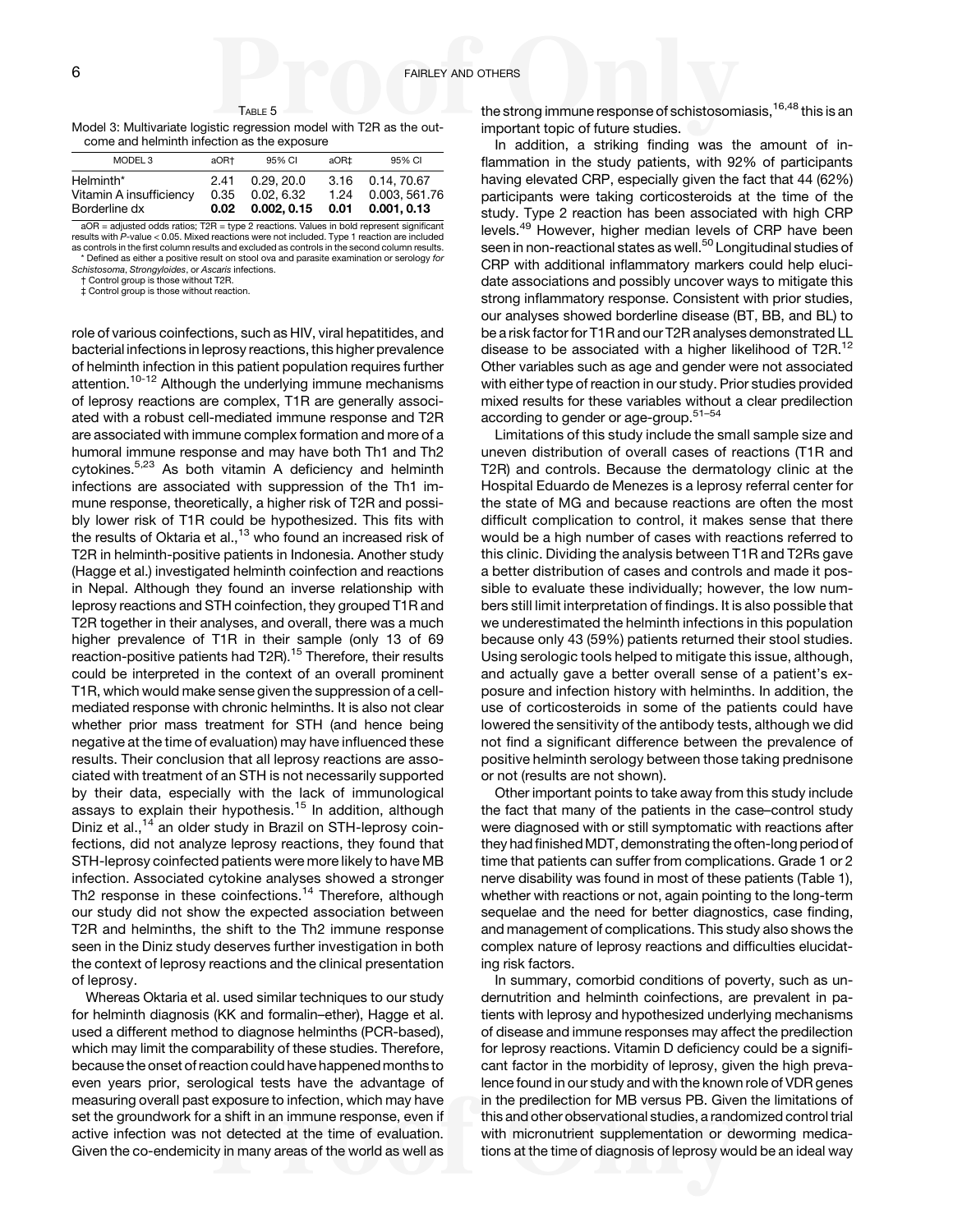<span id="page-6-0"></span>to study this question further and determine if these interventions reduce (or even increase) the chance of T1R and T2R during a follow-up period. It is also important to pair epidemiologic and interventional studies with immune assays to better understand the underlying mechanisms of these complications. Identifying risk factors for leprosy reactions can reduce the burden of disability and improve the quality of life of those affected by leprosy.

#### Received June 12, 2018. Accepted for publication June 6, 2019.

Acknowledgments: We appreciate the charitable donations from the Order of St. Lazarus, Grand Priory of America, that partially funded travel and study costs. We would also like to thank Jeronimo S. Massacani, director of the Campinas Medical, Campinas, São Paulo, Brazil, for the donation of Coproseco vials used in this study.

Financial support: Charitable funds from the Order of St. Lazarus, Grand Priory of America, contributed to the operational expenses of this study.

Authors' addresses: Jessica K. Fairley, Division of Infectious Diseases, Department of Medicine, Emory University School of Medicine, Atlanta, GA, E-mail: [jessica.fairley@emory.edu](mailto:jessica.fairley@emory.edu). Jose A. Ferreira, Thelma de Filippis, Laura Pinheiro Chaves, Luiza Navarro Caldeira, Paola Souza dos Santos, Rafaella Rodrigues Costa, Maria Cavallieri Diniz, Carolina Soares Duarte, and Sandra Lyon, Faculdade Saúde e Ecologia Humana (FASEH), Vespasiano, Brazil, E-mails: [jantgferr@](mailto:jantgferr@hotmail.com) [hotmail.com](mailto:jantgferr@hotmail.com), fi[lippis1@hotmail.com,](mailto:filippis1@hotmail.com) [laurapvic@gmail.com,](mailto:laurapvic@gmail.com) [lu.navarro.](mailto:lu.navarro.caldeira@gmail.com) [caldeira@gmail.com](mailto:lu.navarro.caldeira@gmail.com), [med.paola.santos@gmail.com,](mailto:med.paola.santos@gmail.com) [rafaellarcosta@](mailto:rafaellarcosta@live.com) [live.com](mailto:rafaellarcosta@live.com), [miacavallieri@hotmail.com,](mailto:miacavallieri@hotmail.com) [carolina-sd@hotmail.com,](mailto:carolina-sd@hotmail.com) and XXXX. Ana Laura Grossi de Oliveira, Faculdade de Medicina, Universidade Federal de Minas Gerais (UFMG), Belo Horizonte, Brazil, E-mail: [analauragrossi@gmail.com](mailto:analauragrossi@gmail.com). Maria Aparecida de Faria Grossi, Secretaria de Estado da Saúde de Minas Gerais, Belo Horizonte, Brazil, E-mail: [cida@grossi.com.br.](mailto:cida@grossi.com.br) Luiz Alberto Bomjardim Pôrto, Hospital Eduardo de Menezes, FHEMIG, Belo Horizonte, Brazil, E-mail: [luizalbertobp@yahoo.com.br](mailto:luizalbertobp@yahoo.com.br). Parminder S. Suchdev, Department of Pediatrics, Emory University School of Medicine, Atlanta, GA, E-mail: [psuchde@emory.edu](mailto:psuchde@emory.edu). Deborah Aparecida Negrão-Corrê, Fernanda do Carmo Magalhães, and João Marcelo Peixoto Moreira, Departamento de Parasitologia, Universidade Federal de Minas Gerais (UFMG), Belo Horizonte, Brazil, E-mails: [denegrao@icb.ufmg.br,](mailto:denegrao@icb.ufmg.br) [nandademagalhaes@yahoo.com.br,](mailto:nandademagalhaes@yahoo.com.br) and [peixotomoreira@gmail.com.](mailto:peixotomoreira@gmail.com) Adelino de Melo Freire Júnior and Mariana Costa Cerqueira, Laboratório São Marcos, Belo Horizonte, Brazil, E-mails: [adelino.melo@](mailto:adelino.melo@saomarcoslaboratorio.com.br) [saomarcoslaboratorio.com.br](mailto:adelino.melo@saomarcoslaboratorio.com.br) and [mariana@saomarcoslaboratorio.](mailto:mariana@saomarcoslaboratorio.com.br) [com.br.](mailto:mariana@saomarcoslaboratorio.com.br) Uriel Kitron, Department of Environmental Sciences, Emory University, Atlanta, GA, E-mail: [ukitron@emory.edu](mailto:ukitron@emory.edu).

#### **REFERENCES**

- 1. World Health Organazation, 2017. Global leprosy update, 2016: accelerating reduction of disease burden. Wkly Epidemiol Rec 92: 501–519.
- 2. World Health Organazation, 2015. Global leprosy update, 2015: time for action, accountability and inclusion. Wkly Epidemiol Rec 91: 405–420.
- 3. Rodrigues LC, Lockwood D, 2011. Leprosy now: epidemiology, progress, challenges, and research gaps. Lancet Infect Dis 11: 464–470.
- 4. White C, Franco-Paredes C, 2015. Leprosy in the 21st century. Clin Microbiol Rev 28: 80–94.
- 5. Fava V, Orlova M, Cobat A, Alcais A, Mira M, Schurr E, 2012. Genetics of leprosy reactions: an overview. Mem Inst Oswaldo Cruz 107 (Suppl 1): 132–142.
- 6. Walker SL, Lockwood DN, 2008. Leprosy type 1 (reversal) reactions and their management. Lepr Rev 79: 372–386.
- 7. Piris A, Lobo AZ, Moschella SL, 2010. Global dermatopathology: hansen's disease–current concepts and challenges. J Cutan Pathol 37 (Suppl 1): 125–136.
- 8. Lyde CB, 1997. Pregnancy in patients with Hansen disease. Arch Dermatol 133: 623–627.
- 9. Sauer ME, Salomao H, Ramos GB, D'Espindula HR, Rodrigues RS, Macedo WC, Sindeaux RH, Mira MT, 2016. Genetics of leprosy: expected-and unexpected-developments and perspectives. Clin Dermatol 34: 96–104.
- 10. Lockwood DN, Lambert SM, 2011. Human immunodeficiency virus and leprosy: an update. Dermatol Clin 29: 125–128.
- 11. Machado PR, Johnson WD, Glesby MJ, 2012. The role of human T cell lymphotrophic virus type 1, hepatitis B virus and hepatitis C virus coinfections in leprosy. Mem Inst Oswaldo Cruz 107 (Suppl 1): 43–48.
- 12. Motta AC, Pereira KJ, Tarquinio DC, Vieira MB, Miyake K, Foss NT, 2012. Leprosy reactions: coinfections as a possible risk factor. Clinics 67: 1145–1148.
- 13. Oktaria S, Effendi EH, Indriatmi W, van Hees CL, Thio HB, Sjamsoe-Daili ES, 2016. Soil-transmitted helminth infections and leprosy: a cross-sectional study of the association between two major neglected tropical diseases in Indonesia. BMC Infect Dis 16: 258.
- 14. Diniz LM, Magalhaes EF, Pereira FE, Dietze R, Ribeiro-Rodrigues R, 2010. Presence of intestinal helminths decreases T helper type 1 responses in tuberculoid leprosy patients and may increase the risk for multi-bacillary leprosy. Clin Exp Immunol 161: 142–150.
- 15. Hagge DA et al., 2017. Opening a can of worms: leprosy reactions and complicit soil-transmitted helminths. EBioMedicine 23: 119–124.
- 16. Colley DG, Secor WE, 2014. Immunology of human schistosomiasis. Parasite Immunol 36: 347–357.
- 17. Chatterjee S, Nutman TB, 2015. Helminth-induced immune regulation: implications for immune responses to tuberculosis. PLoS Pathog 11: e1004582.
- 18. Loukas A, Prociv P, 2001. Immune responses in hookworm infections. Clin Microbiol Rev 14: 689–703.
- 19. George PJ, Anuradha R, Kumar NP, Sridhar R, Banurekha VV, Nutman TB, Babu S, 2014. Helminth infections coincident with active pulmonary tuberculosis inhibit mono- and multifunctional CD4+ and CD8+ T cell responses in a process dependent on IL-10. PLoS Pathog 10: e1004375.
- 20. Passos Vazquez CM, Mendes Netto RS, Ferreira Barbosa KB, Rodrigues de Moura T, de Almeida RP, Duthie MS, Ribeiro de Jesus A, 2014. Micronutrients influencing the immune response in leprosy. Nutr Hosp 29: 26–36.
- 21. Katona P, Katona-Apte J, 2008. The interaction between nutrition and infection. Clin Infect Dis 46: 1582–1588.
- 22. Nussenblatt V, Semba RD, 2002. Micronutrient malnutrition and the pathogenesis of malarial anemia. Acta Trop 82: 321–337.
- 23. Scollard DM, Adams LB, Gillis TP, Krahenbuhl JL, Truman RW, Williams DL, 2006. The continuing challenges of leprosy. Clin Microbiol Rev 19: 338–381.
- 24. Lima ES, Roland Ide A, Maroja Mde F, Marcon JL, 2007. Vitamin A and lipid peroxidation in patients with different forms of leprosy. Rev Inst Med Trop Sao Paulo 49: 211–214.
- 25. Mandal D, Reja AH, Biswas N, Bhattacharyya P, Patra PK, Bhattacharya B, 2015. Vitamin D receptor expression levels determine the severity and complexity of disease progression among leprosy reaction patients. New Microbes New Infect 6: 35–39.
- 26. Couto LD et al., 2014. Neglected tropical diseases: prevalence and risk factors for schistosomiasis and soil-transmitted helminthiasis in a region of Minas Gerais State, Brazil. Trans R Soc Trop Med Hyg 108: 363–371.
- 27. Fonseca F, Freitas C, Dutra L, Guimaraes R, Carvalho O, 2014. Spatial modeling of the Schistosomiasis mansoni in Minas Gerais State, Brazil using spatial regression. Acta Trop 133: 56–63.
- 28. Scholte RG, Schur N, Bavia ME, Carvalho EM, Chammartin F, Utzinger J, Vounatsou P, 2013. Spatial analysis and risk mapping of soil-transmitted helminth infections in Brazil, using Bayesian geostatistical models. Geospat Health 8: 97–110.
- 29. Ridley DS, Jopling WH, 1966. Classification of leprosy according to immunity. A five-group system. Int J Lepr Other Mycobact Dis 34: 255–273.
- 30. Ministry of Health of Brazil, 2014. Dietary Guidelines for the Brazilian Population.